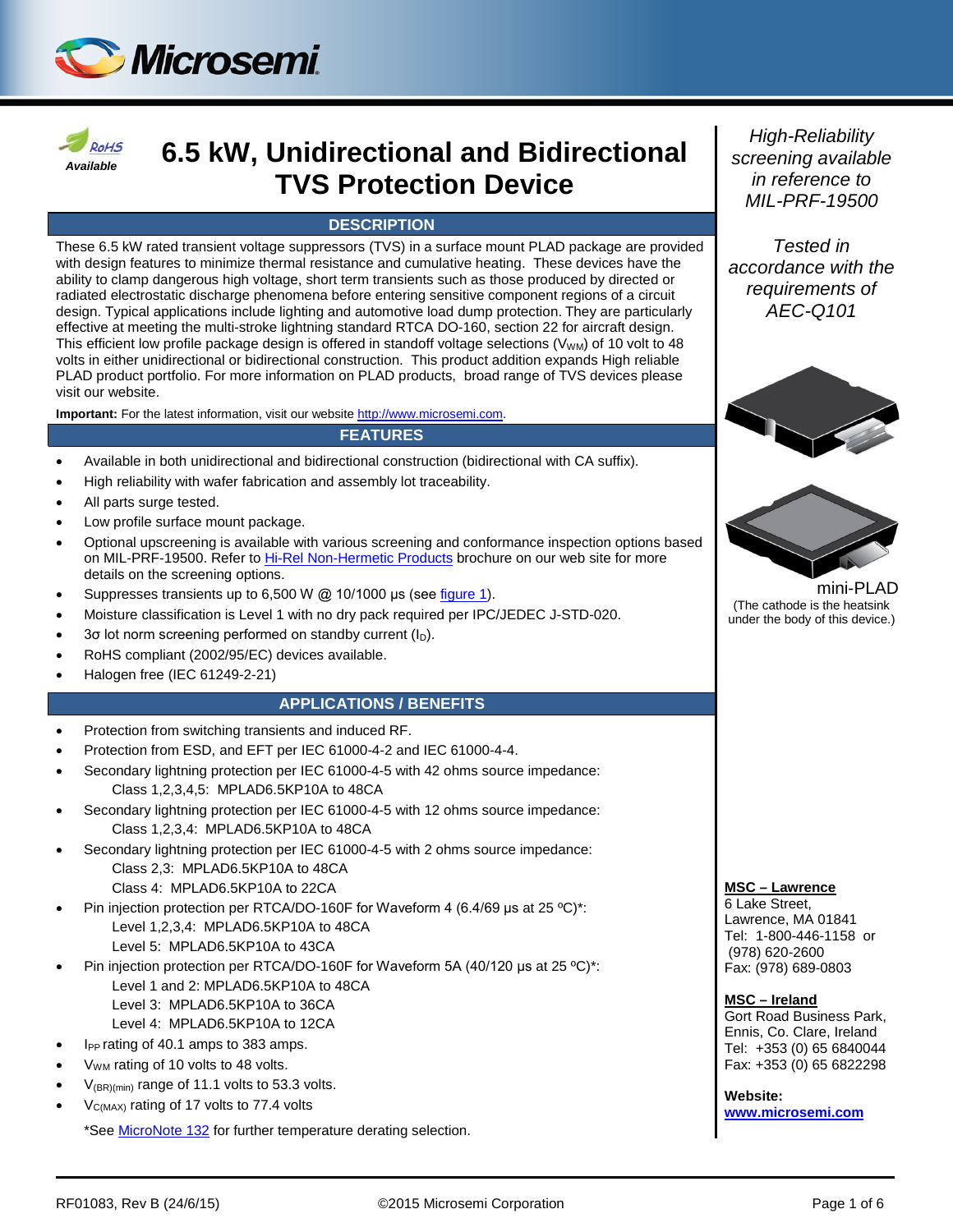

#### **MAXIMUM RATINGS** @ 25 °C unless otherwise specified

| <b>Parameters/Test Conditions</b>                     | Symbol              | Value           | <b>Unit</b> |    |
|-------------------------------------------------------|---------------------|-----------------|-------------|----|
| Junction and Storage Temperature                      | $T_J$ and $T_{STG}$ | $-55$ to $+150$ | °C/W        |    |
| Thermal Resistance Junction-to-Ambient <sup>(1)</sup> | $R_{\Theta,IA}$     | 50              | °C/W        |    |
| Thermal Resistance Junction-to-Case                   | Rejc                | 1.5             | °C/W        |    |
| Peak Pulse Power $@ 10/1000 \mu s$ <sup>(2)</sup>     | $P_{PP}$            | 6,500           | W           |    |
| t <sub>clamping</sub> (0 volts to $V_{(BR)}$ min)     | Unidirectional      |                 | < 100       | ps |
|                                                       | Bidirectional       |                 | $<$ 5       | ns |
| Forward Clamping Voltage @ 300 Amps <sup>(3)</sup>    | $V_{FS}$            | 2.5             | V           |    |
| Forward Surge Current <sup>(3)</sup>                  |                     | <b>IFSM</b>     | 400         | A  |
| Solder Temperature @ 10 s                             |                     | Tsp             | 260         | °C |
| Rated Average Power dissipation (5)                   | $T_A = 25 °C$       | $P_{M(AV)}$     | $2.5^{(1)}$ | W  |
|                                                       | $T_c = 100 °C$      |                 | 33.3 $(4)$  | W  |

Notes: 1. When mounted on FR4 PC board with recommended mounting pad (se[e pad layout\)](#page-5-0).

2. Also se[e figures 1 and 2.](#page-3-0) With impulse repetition rate (duty factor) of 0.05% or less.

3. At 8.3 ms half-sine wave (unidirectional devices only).

4. Case temperature controlled on heat sink as specified.

5. See MicroNote 134 for derating P<sub>PP</sub> when also applying steady-state power.

### **MECHANICAL and PACKAGING**

- CASE: Epoxy, meets UL94V-0.
- TERMINALS: Tin/lead or matte-tin (fully RoHS compliant) plating.
- MARKING: Part number.
- DELIVERY option: Tape and reel (13 inch).
- See [Package Dimensions](#page-5-1) on last page.

#### **PART NOMENCLATURE**

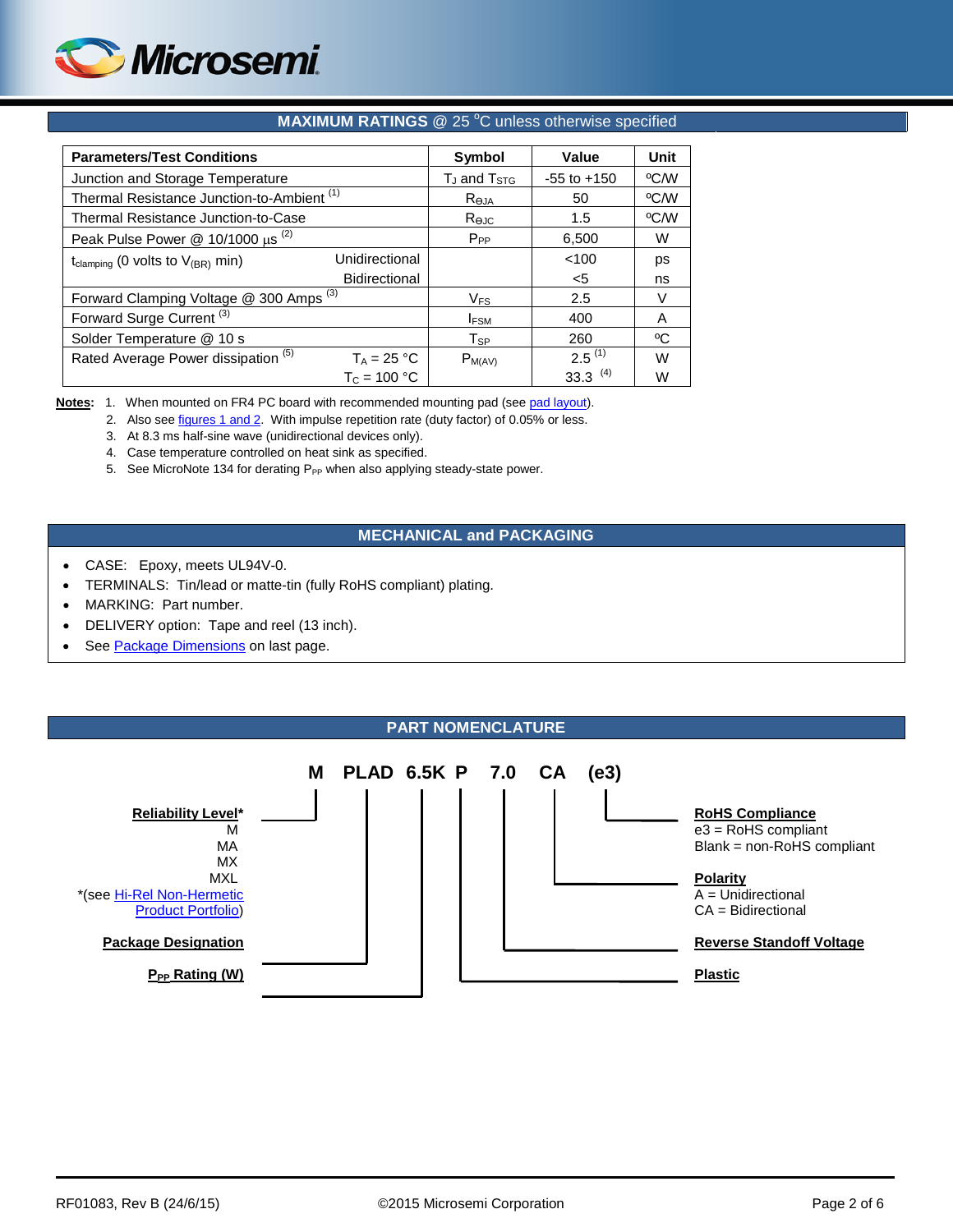

| <b>SYMBOLS &amp; DEFINITIONS</b> |                                                                                                                                                     |  |  |  |
|----------------------------------|-----------------------------------------------------------------------------------------------------------------------------------------------------|--|--|--|
| Symbol                           | <b>Definition</b>                                                                                                                                   |  |  |  |
| $I_{(BR)}$                       | Breakdown Current: The current used for measuring breakdown voltage $V_{(BR)}$ .                                                                    |  |  |  |
| $I_{\text{D}}$                   | Standby Current: The current at the rated standoff voltage V <sub>WM</sub> .                                                                        |  |  |  |
| <b>I</b> PP                      | Peak Impulse Current: The peak current during the impulse.                                                                                          |  |  |  |
| $V_{(BR)}$                       | Breakdown Voltage: The minimum voltage the device will exhibit at a specified current.                                                              |  |  |  |
| $V_C$                            | Clamping Voltage: Clamping voltage at I <sub>PP</sub> (peak pulse current) at the specified pulse conditions (typically shown as<br>maximum value). |  |  |  |
| <b>VwM</b>                       | Rated Working Standoff Voltage: The maximum peak voltage that can be applied over the operating temperature<br>range.                               |  |  |  |
| $\alpha_{V(BR)}$                 | Temperature Coefficient of Breakdown Voltage: The change in breakdown voltage divided by change in temperature.                                     |  |  |  |

### **ELECTRICAL CHARACTERISTICS** @ 25 ºC unless otherwise stated

| <b>DEVICE*</b>    | <b>REVERSE</b><br><b>STAND-</b><br><b>OFF</b><br><b>VOLTAGE</b> | <b>BREAKDOWN</b><br><b>VOLTAGE V<sub>(BR)</sub></b> |            | <b>MAXIMUM</b><br><b>CLAMPING</b><br><b>VOLTAGE</b> | <b>MAXIMUM</b><br><b>STANDBY</b><br><b>CURRENT</b> | <b>MAXIMUM PEAK</b><br><b>PULSE</b><br><b>CURRENT</b><br>(FIG. 2) | <b>MAXIMUM</b><br><b>TEMPERATURE</b><br><b>COEFFICIENT</b><br>OF $V_{(BR)}$ |
|-------------------|-----------------------------------------------------------------|-----------------------------------------------------|------------|-----------------------------------------------------|----------------------------------------------------|-------------------------------------------------------------------|-----------------------------------------------------------------------------|
|                   | <b>V<sub>WM</sub></b>                                           | @<br>$V_{(BR)}$                                     | $I_{(BR)}$ | $V_C \otimes I_{PP}$                                | $I_D @ V_{WM}$                                     | I <sub>PP</sub>                                                   | $\alpha_{V(BR)}$                                                            |
|                   | <b>Volts</b>                                                    | <b>Volts</b>                                        | mA         | <b>Volts</b>                                        | μA                                                 | <b>Amps</b>                                                       | $mV$ $c$                                                                    |
| MPLAD6.5KP10A(e3) | 10                                                              | $11.1 - 12.3$                                       | 5          | 17.0                                                | 15                                                 | 383                                                               | 9                                                                           |
| MPLAD6.5KP11A(e3) | 11                                                              | $12.2 - 13.5$                                       | 5          | 18.2                                                | 10                                                 | 358                                                               | 10 <sup>10</sup>                                                            |
| MPLAD6.5KP12A(e3) | 12                                                              | $13.3 - 14.7$                                       | 5          | 19.9                                                | 10                                                 | 327                                                               | 11                                                                          |
| MPLAD6.5KP13A(e3) | 13                                                              | $14.4 - 15.9$                                       | 5          | 21.5                                                | 10                                                 | 302                                                               | 12                                                                          |
| MPLAD6.5KP14A(e3) | 14                                                              | $15.6 - 17.2$                                       | 5          | 23.2                                                | 10                                                 | 280                                                               | 13                                                                          |
| MPLAD6.5KP15A(e3) | 15                                                              | $16.7 - 18.5$                                       | 5          | 24.4                                                | 10                                                 | 267                                                               | 15                                                                          |
| MPLAD6.5KP16A(e3) | 16                                                              | $17.8 - 19.7$                                       | 5          | 26.0                                                | 10                                                 | 250                                                               | 16                                                                          |
| MPLAD6.5KP17A(e3) | 17                                                              | $18.9 - 20.9$                                       | 5          | 27.6                                                | 10                                                 | 236                                                               | 18                                                                          |
| MPLAD6.5KP18A(e3) | 18                                                              | $20.0 - 22.1$                                       | 5          | 29.2                                                | 10                                                 | 223                                                               | 19                                                                          |
| MPLAD6.5KP20A(e3) | 20                                                              | $22.2 - 24.5$                                       | 5          | 32.4                                                | 10                                                 | 202                                                               | 22                                                                          |
| MPLAD6.5KP22A(e3) | 22                                                              | $24.4 - 26.9$                                       | 5          | 35.5                                                | 10                                                 | 183                                                               | 24                                                                          |
| MPLAD6.5KP24A(e3) | 24                                                              | $26.7 - 29.5$                                       | 5          | 38.9                                                | 10                                                 | 167                                                               | 27                                                                          |
| MPLAD6.5KP26A(e3) | 26                                                              | $28.9 - 31.9$                                       | 5          | 42.1                                                | 10                                                 | 154                                                               | 29                                                                          |
| MPLAD6.5KP28A(e3) | 28                                                              | $31.1 - 34.4$                                       | 5          | 45.5                                                | 10                                                 | 143                                                               | 30                                                                          |
| MPLAD6.5KP30A(e3) | 30                                                              | $33.3 - 36.8$                                       | 5          | 48.4                                                | 10                                                 | 135                                                               | 35                                                                          |
| MPLAD6.5KP33A(e3) | 33                                                              | $36.7 - 40.6$                                       | 5          | 53.3                                                | 10                                                 | 123                                                               | 38                                                                          |
| MPLAD6.5KP36A(e3) | 36                                                              | $40.0 - 44.2$                                       | 5          | 58.1                                                | 10                                                 | 111                                                               | 40                                                                          |
| MPLAD6.5KP40A(e3) | 40                                                              | $44.4 - 49.1$                                       | 5          | 64.5                                                | 10                                                 | 101                                                               | 45                                                                          |
| MPLAD6.5KP43A(e3) | 43                                                              | $47.8 - 52.8$                                       | 5          | 69.4                                                | 10                                                 | 93                                                                | 49                                                                          |
| MPLAD6.5KP45A(e3) | 45                                                              | $50.0 - 55.3$                                       | 5          | 72.7                                                | 10                                                 | 89                                                                | 51                                                                          |
| MPLAD6.5KP48A(e3) | 48                                                              | $53.3 - 58.9$                                       | 5          | 77.4                                                | 10                                                 | 85                                                                | 54                                                                          |

\* See part nomenclature for additional screening prefixes.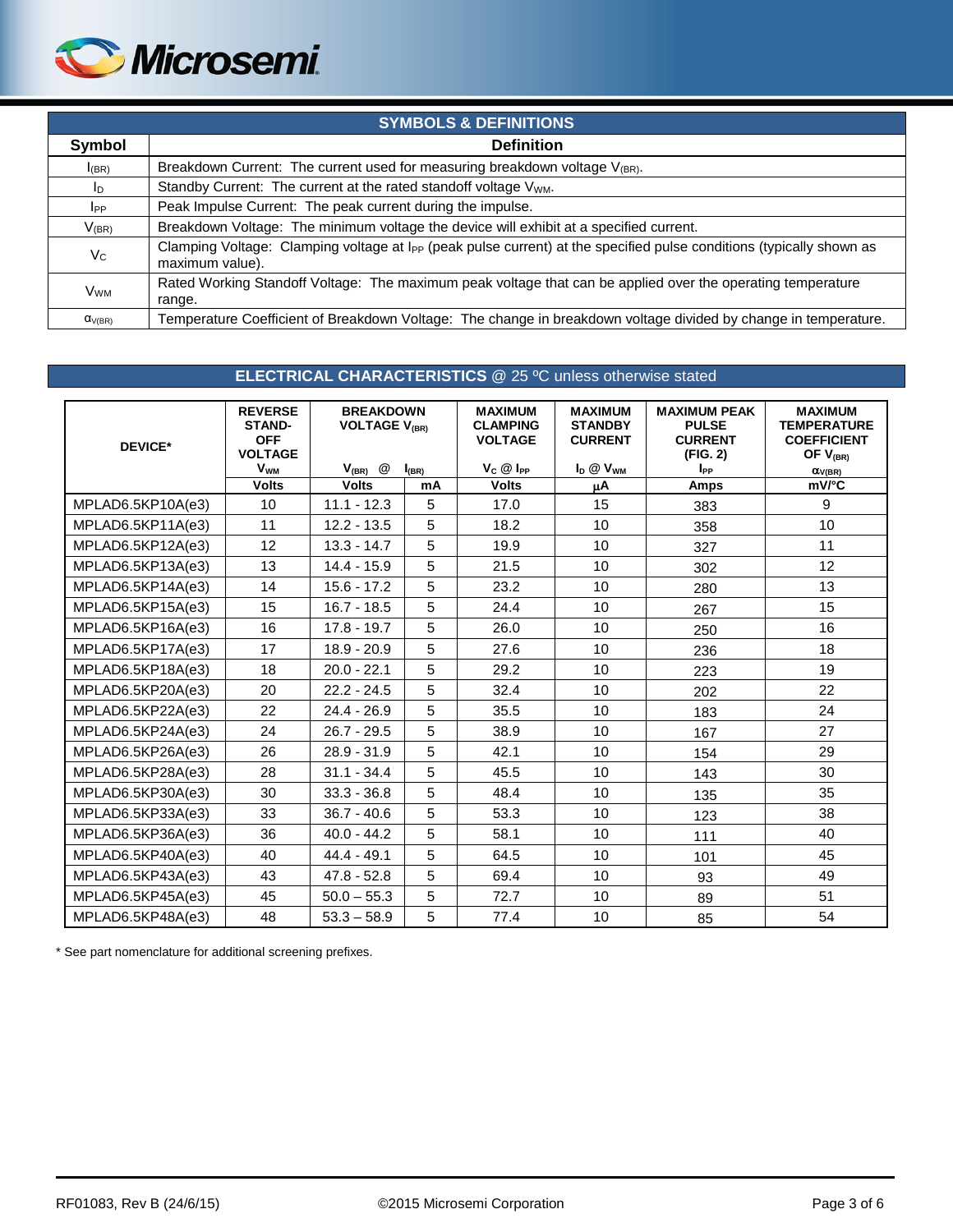<span id="page-3-0"></span>

**GRAPHS**



**FIGURE 1** Peak Pulse Power vs. Pulse Time (to 50% of exponentially decaying pulse)



**FIGURE 2** Pulse Waveform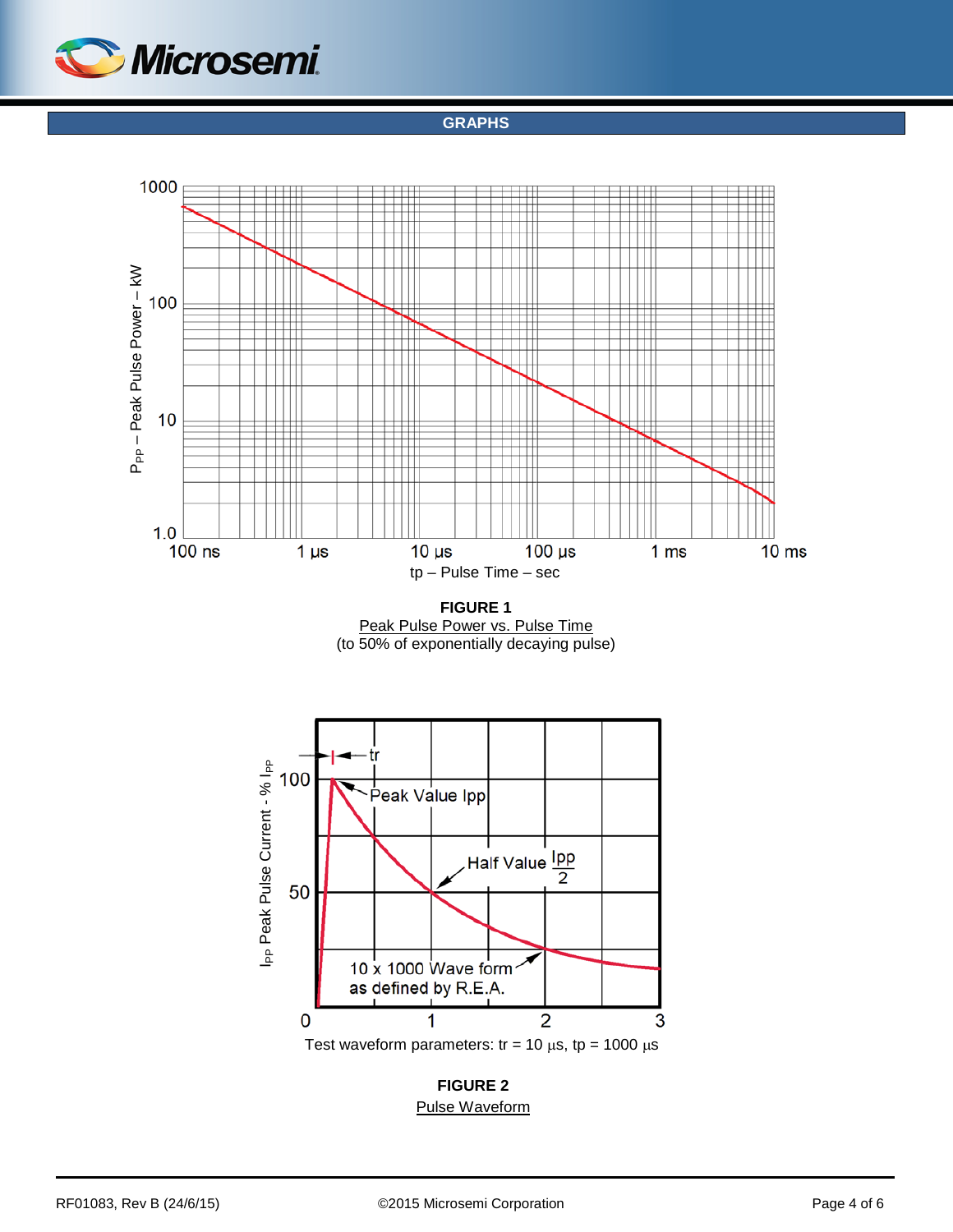

**GRAPHS** (continued)



**Derating Curve**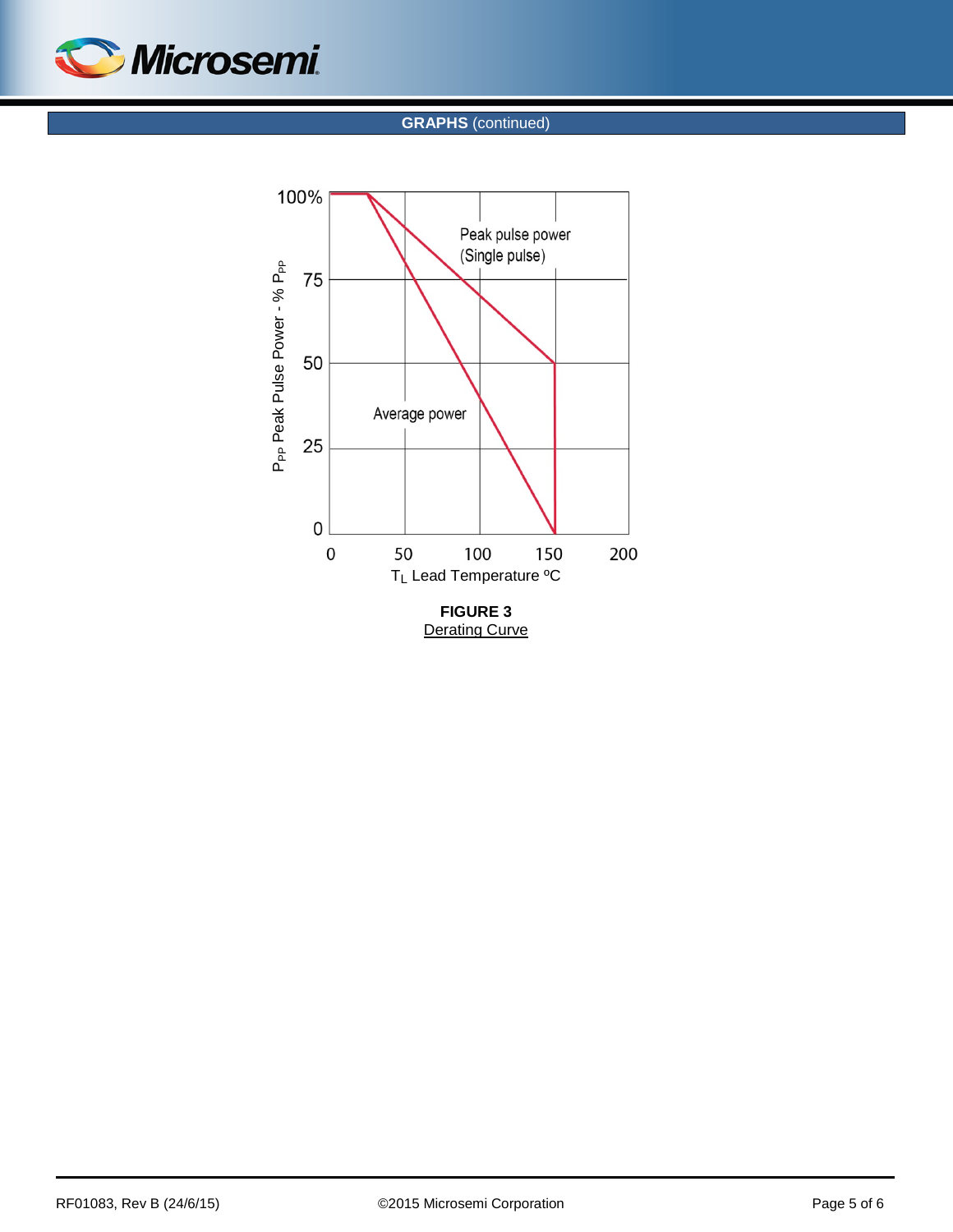

## **PACKAGE DIMENSIONS**

<span id="page-5-1"></span>

|                | <b>Dimensions</b> |       |                    |       |  |  |  |
|----------------|-------------------|-------|--------------------|-------|--|--|--|
| Ref.           | Inch              |       | <b>Millimeters</b> |       |  |  |  |
|                | Min               | Max   | Min                | Max   |  |  |  |
| A <sub>1</sub> | 0.339             | 0.355 | 8.61               | 9.02  |  |  |  |
| A <sub>2</sub> | 0.279             | 0.295 | 7.09               | 7.49  |  |  |  |
| в              | 0.119             | 0.135 | 3.02               | 3.43  |  |  |  |
| C              | 0.438             | 0.454 | 11.13              | 11.53 |  |  |  |
| D              | 0.094             | 0.110 | 2.39               | 2.79  |  |  |  |
| G              | 0.064             | 0.080 | 1.63               | 2.03  |  |  |  |
| н              | 0.024             | 0.040 | 0.61               | 1.02  |  |  |  |
| J              | 0.008             | 0.012 | 0.20               | 0.30  |  |  |  |

### **PAD LAYOUT**

<span id="page-5-0"></span>

|      | <b>Dimensions</b> |                    |  |  |
|------|-------------------|--------------------|--|--|
| Ref. | Inch              | <b>Millimeters</b> |  |  |
|      | <b>Typical</b>    | <b>Typical</b>     |  |  |
| Α    | 0.357             | 9.08               |  |  |
| в    | 0.117             | 2.97               |  |  |
| r.   | 0.080             | 2.03               |  |  |
|      | 0.033             | 0.84               |  |  |